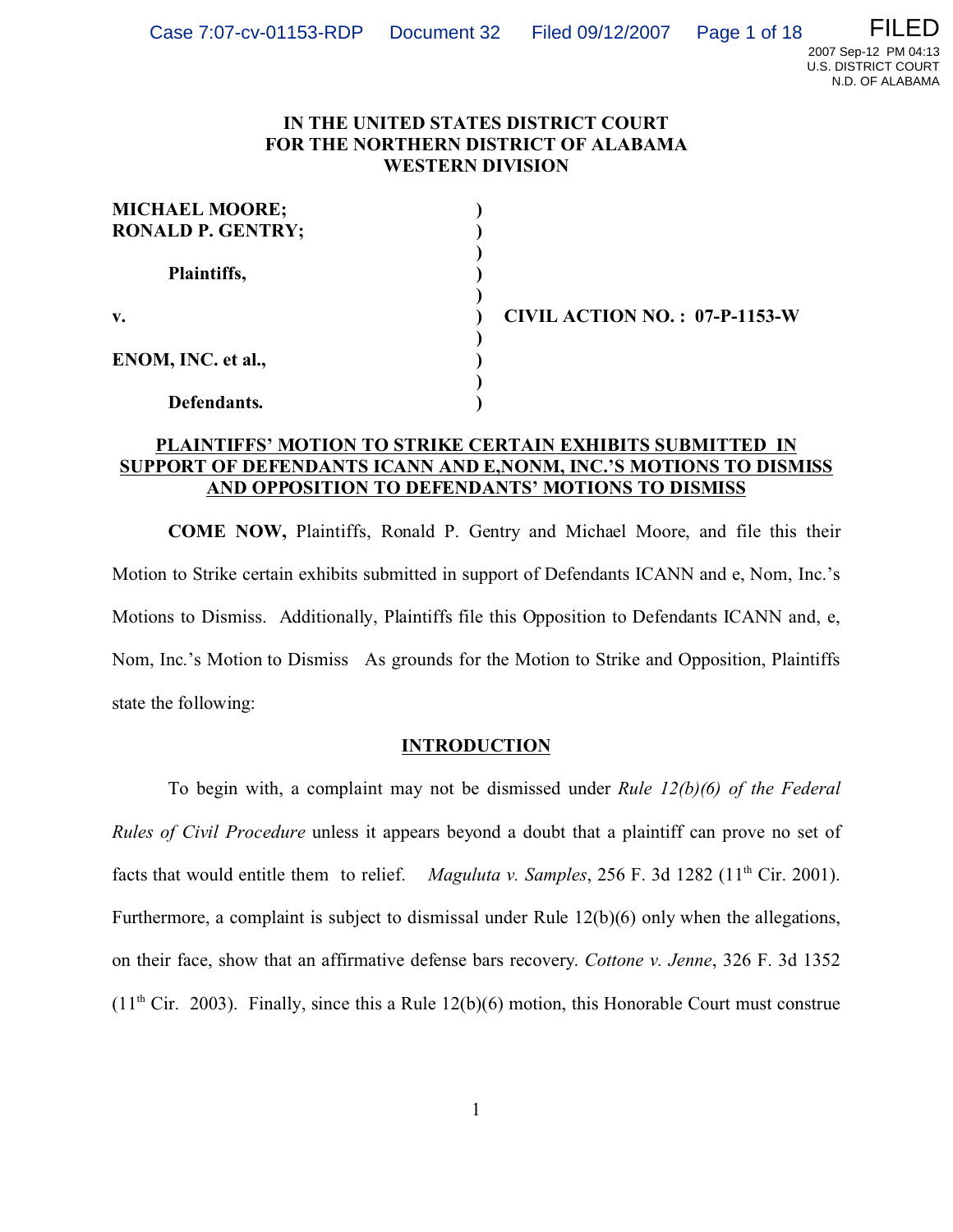all allegations, including the Statement of Facts, within Plaintiffs' Complaint and Amended Complaints as true.

In its motion, Defendant e, Nom seems to suggest to this Court that the standard for review for whether this Court should grant or deny a motion to dismiss has changed after the United States Supreme Court's holding in *Bell Atlantic Corp. v. Twombly*, 127 S. Ct. 1955 (2007). Defendant e, Nom's assertion is simply not true and is not supported by the Courts holding in *Bell Atlantic*. In fact, its assertion amounts to nothing more than a "red herring." which by definition is something that distracts attention from the real issues. In *Bell Atlantic*, the United States Supreme Court was very specific for the reason that it decided to grant review of the lower Court's decision. The Supreme Court expressly stated that "we granted certiorari to address the **proper standard for pleading an antitrust conspiracy through allegations of parallel conduct."** *Bell Atlantic Corp. v. Twombly*, 127 S. Ct. 1955, 1563 (2007). Based on the aforementioned, it is clear that the *Bell Atlantic* opinion is wholly inapplicable to the claims asserted by Mr. Moore and Mr. Gentry in the current matter. Further in the opinion, the Supreme Court stated "**Here in contrast we do not require heightened fact pleading of specifics, but only enough plausible facts to state a claim for relief that is plausible on its face."** *Bell Atlantic Corp. v. Twombly*, 127 S. Ct. 1955, 1563 (2007). Therefore, despite representations by Defendants, there is no change in the standard of review with regard to Defendants' motions. Thus, this Honorable Court should not grant Defendants' motions unless it appears beyond a doubt that Mr. Moore and Mr. Gentry can prove no set of facts that would entitle them to relief. *Maguluta v. Samples*,  $256$  F. 3d  $1282$  ( $11<sup>th</sup>$  Cir. 2001).

The Supreme Court's holding in *Bell Atlantic* would be applicable to the claims asserted by Plaintiffs pursuant to Section One of the Sherman Act if they were asserting a conspiracy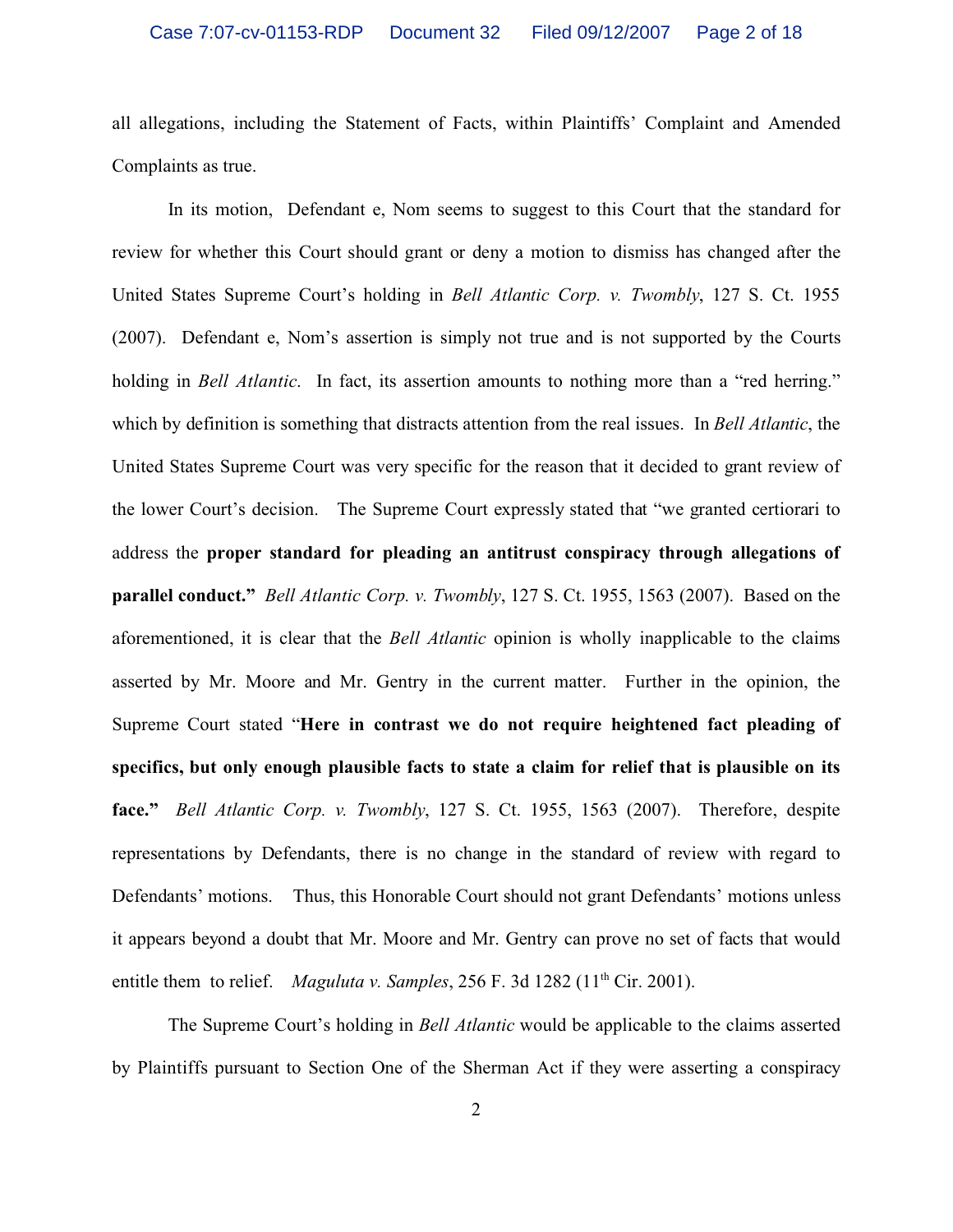claim based on the parallel conduct of the Defendants. *Bell Atlantic Corp. v. Twombly*, 127 S. Ct. 1955, 1563 (2007). In *Bell Atlantic*, the Court set forth to determine "what a plaintiff must plead in order to state a claim Section One of the Sherman Act." *Bell Atlantic Corp. v. Twombly*, 127 S. Ct. 1955, 1563 (2007). It noted that a complaint attacked by a Rule 12(b)(6) motion does not have to possess "detailed factual allegations." Here, despite a requirement to do so, Mr. Gentry and Mr. Moore have plead detailed facts in support. With regard to the claims that they asserted pursuant to the Sherman Act, Plaintiffs plead over six pages of facts entitling them to relief.

Furthermore, in deciding what is sufficient pleading with regard to a conspiracy claim based on parallel conduct pursuant to Section One of the Sherman Act, the Court held that the complaint must contain "**enough factual matter (taken as true) to suggest an agreement was made."** The Court goes on to state that **"it simply calls for enough fact to raise a reasonable expectation that discovery will reveal evidence of illegal agreement**. Asking for plausible grounds to infer an agreement does not impose a probability requirement at the pleading stage; it simply calls for enough facts to raise a reasonable expectation that discovery will reveal evidence of illegal agreement. **And of course, a well-pleaded complaint may proceed, even if it strikes a savvy judge that actual proof of those facts is improbable and that recovery is very remote or not likely."** *Bell Atlantic Corp. v. Twombly*, 127 S. Ct. 1955, 1563 (2007**).**  Here,

Furthermore, Defendants seem to allege that Plaintiffs failed to state a single claims for relief in their 29 page, eight count and 115 paragraph Complaint. It has hard to imagine how this is possible especially given the fact that Plaintiffs have plead approximately 13 pages of facts in support of their claims entitling them to relief. Additionally, Defendants have asked this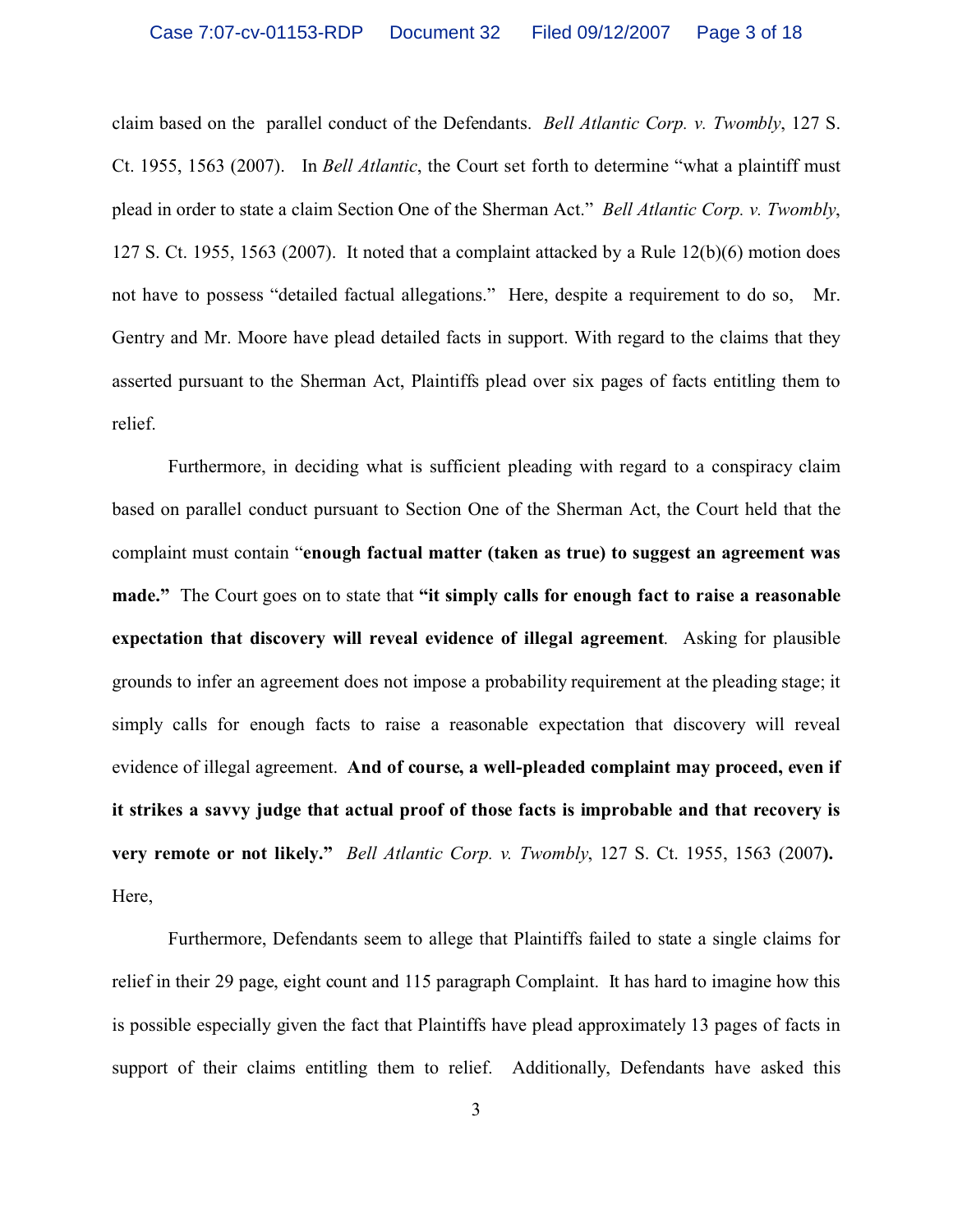Honorable Court to consider matters outside the face of the Complaint in order to resolve key issues in their present motions. This practice is not proper. Therefore, Plaintiffs move to strike the following exhibits submitted in support of Defendant e, Nom, Inc.'s Motion to Dismiss: the Declaration of John Kane and Exhibit Two. In addition, Plaintiffs move to strike exhibits that were offered by Defendant ICANN in support of its motion to dismiss. Specifically, Plaintiffs move to dismiss the declaration of Doug Brent. See Rule 12(b) and 12(c) of the *Federal Rules of Civil Procedure*. *Filo America, Inc. v. Olhoss Trading Company*, LLC 321 F. Supp. 2d 1266 (M. D. Ala. 2004). In the event that this Honorable Court chooses to consider the aforementioned evidence, Plaintiffs have sought leave of Court to conduct discovery regarding issues of jurisdiction, the matters set forth in the affidavits and other material outside of the pleadings that Defendants submitted.

#### **ARGUMENT**

### **A. This Court has personal jurisdiction over all Defendants, including ICANN.**

### **1. Specific jurisdiction.**

In this case, Defendant ICANN correctly argues that there two types of personal jurisdiction, general and specific. However, Defendant ICANN is incorrect in its assertion that Plaintiffs "have not, and cannot establish either type." Generally, personal jurisdiction requires a two-step inquiry. First, the Court must determine whether the exercise of jurisdiction is appropriate pursuant to the forum state's long arm statute. *Sculptchair, Inc. v. Century Arts,* Ltd., 94 F. 3d. 623 (11<sup>th</sup> Cir. 1996) *Sloss Industries Corporation v. Eurisol*, 488 F. 3d. 922 (11<sup>th</sup> Cir. 2007) and *Molina v. Meritt & Furman Insurance Agency, Inc.* 207 F. 3d. 1351 (11<sup>th</sup> Cir. 2000). Because Alabama is the forum state, its long-arm statute would be applicable to this Court's analysis. Alabama's long-arm statute allows Courts to exercise jurisdiction over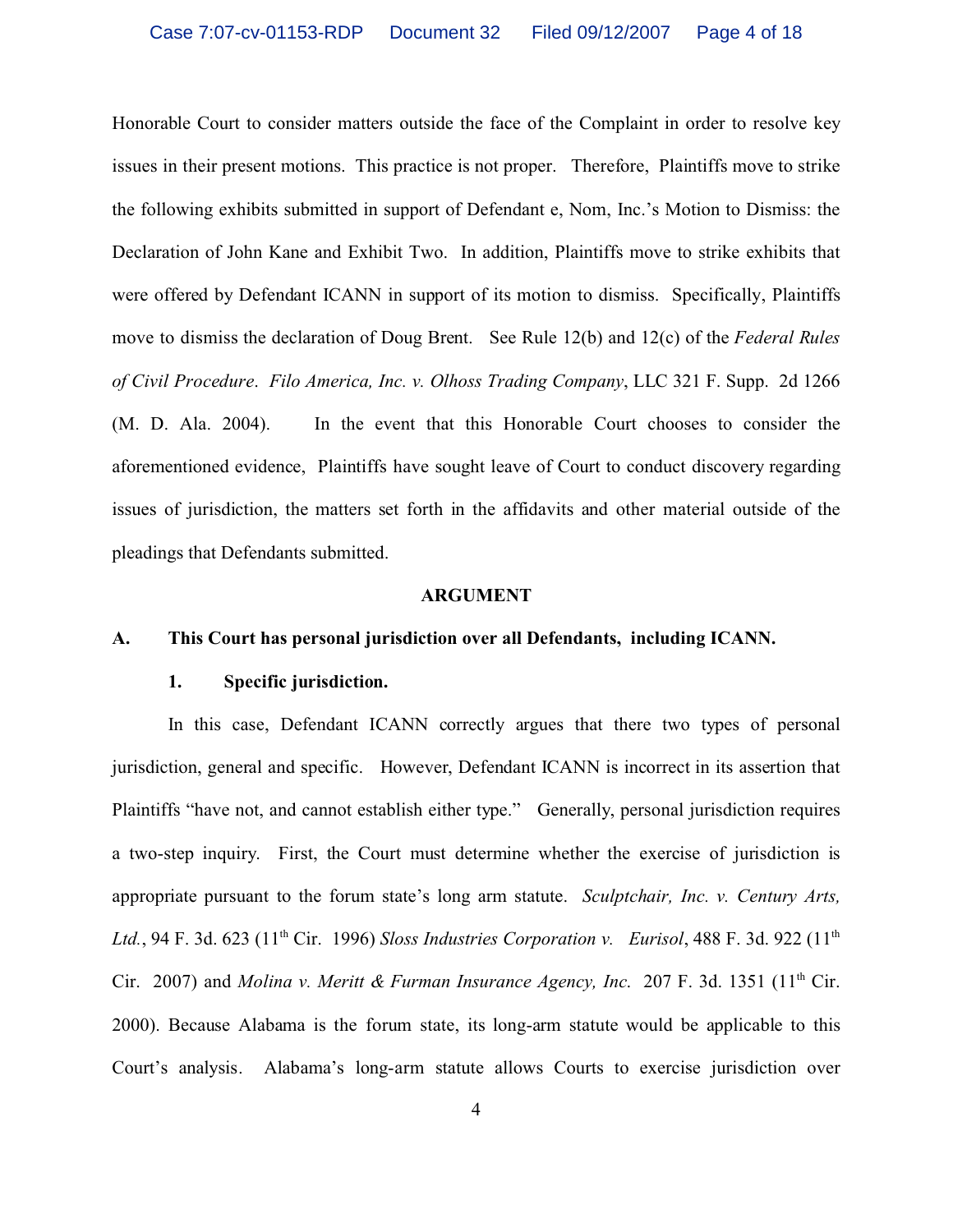nonresident defendants to the fullest extent allowed under the Due Process clause of the Fourteenth Amendment. *Martin v Robbins*, 628 So. 2d 614 (Ala. 1993) and *Horn v. Effort Shipping Company, Ltd.* 777 F. Supp. 927 (S. D. Ala. 1991). The Due Process clause allows Courts to exercise jurisdiction over a nonresident defendant so long as that defendant has some minimum contacts with the state and, the exercise of jurisdiction over said defendant would not offend traditional notions of fair play and substantial justice. *International Shoe Company, Inc. v. Washington*, 326 U. S. 310 (1945) and *Sloss Industries Corporation v. Eurisol*, 488 F. 3d. 922 (11th Cir. 2007)**.**

In cases of specific jurisdiction, jurisdiction will arise out of the party's activities in the forum state that are related to the causes of action alleged in the complaint. *McGow v. McCurry*, 412 F. 3d. 1207 (11th Cir. 2005).*Sloss Industries Corporation v. Eurisol*, 488 F. 3d. 922 (11th Cir. 2007). In cases involving specific jurisdiction, defendant's contacts with the forum state must satisfy three requirements. First, the contacts must be related to the plaintiff's cause of action or given rise to it. Then, the contacts must involve some act by which the defendant purposefully avails himself of the privilege of conducting activities in the forum state and, they must be such that defendant should have reasonably anticipated being haled into court there. *McGow v. McCurry*, 412 F. 3d. 1207 (11<sup>th</sup> Cir. 2005).*Sloss Industries Corporation v. Eurisol*, 488 F. 3d. 922 (11<sup>th</sup> Cir. 2007).

Here, Defendant ICANN has argued that it does not have sufficient minimum contacts with Alabama so that Plaintiffs can establish personal, specific jurisdiction. Plaintiffs disagree. In this case, Defendant ICANN entered into a series of contracts with Defendants RegisterFly.com, Inc. and eNom, Inc. so that they could become accredited Internet name registrars. Because of these contracts, Defendant ICANN knew that Defendants, eNom, Inc.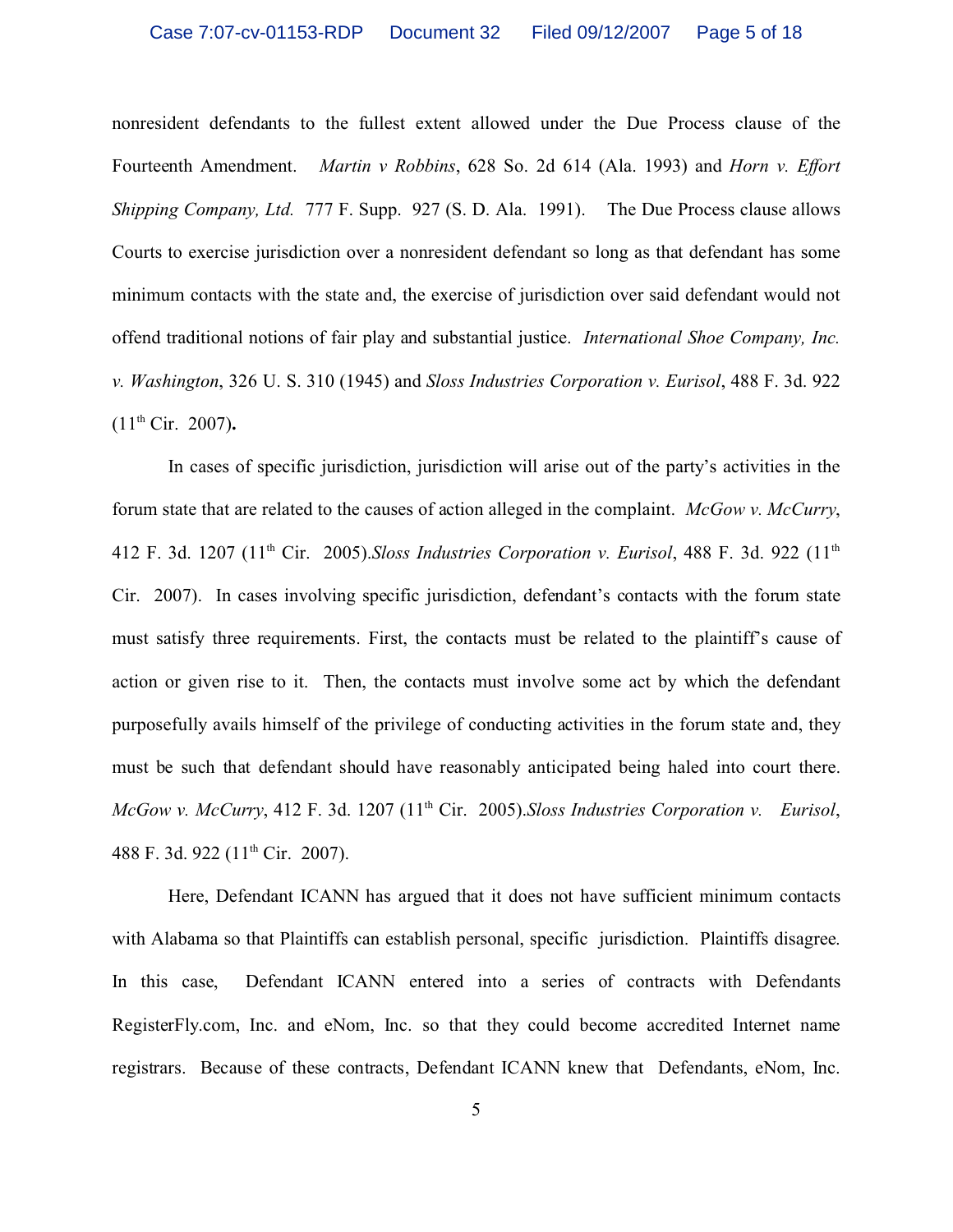and RegisterFly.com, Inc. would be doing business in Alabama and collecting fees from Alabama citizens as those citizens registered Internet domain names with them. As a result of the registration of Internet domain names by Alabama citizens, Defendant ICANN expected to and received substantial benefits from this ongoing business. Also, in the present matter, Plaintiffs, who are Alabama citizens, paid fees to the Defendants and registered 109 Internet names with them. These Internet names were directed via IP address to computer, Internet servers Those servers are located in Jefferson County, Alabama. These Internet names, (domain) were related to web sites on a server that was connected to the Internet. Internet users were allowed to access web sites that were installed on these servers. Even though there was direct contract between Plaintiffs and ICANN, ICANN has purposefully availed itself of the opportunity to conduct business in Alabama with Alabama citizens through its contracts with Defendants, eNom, Inc. and RegisterFly.com, Inc**.** 

The fact that the aforementioned contract with Defendants Defendants, eNom, Inc. and RegisterFly.com, Inc. occurred outside of Alabama and, Defendant ICANN did not enter into a direct contract with Plaintiffs does not mean that this Court does not have personal jurisdiction over ICANN. The United States Supreme Court has previously held that a nonresident defendant may be subject to specific jurisdiction even though the actions giving rise to the suit took place outside the forum state and defendant had no direct contact with plaintiff. *World-Wide Volkswagon Corp. v. Woodson*, 444 U. S. 286 (1980). In the same case, the United States Supreme Court went on to hold that a forum state, such as Alabama, does not exceed its powers under the Due Process Clause if it asserts personal jurisdiction over a corporation that delivers its product into the stream of commerce with the expectation that it will be purchased by consumers in the forum state. *Id.*Additionally, the stream of commerce test as set forth in *World-Wide*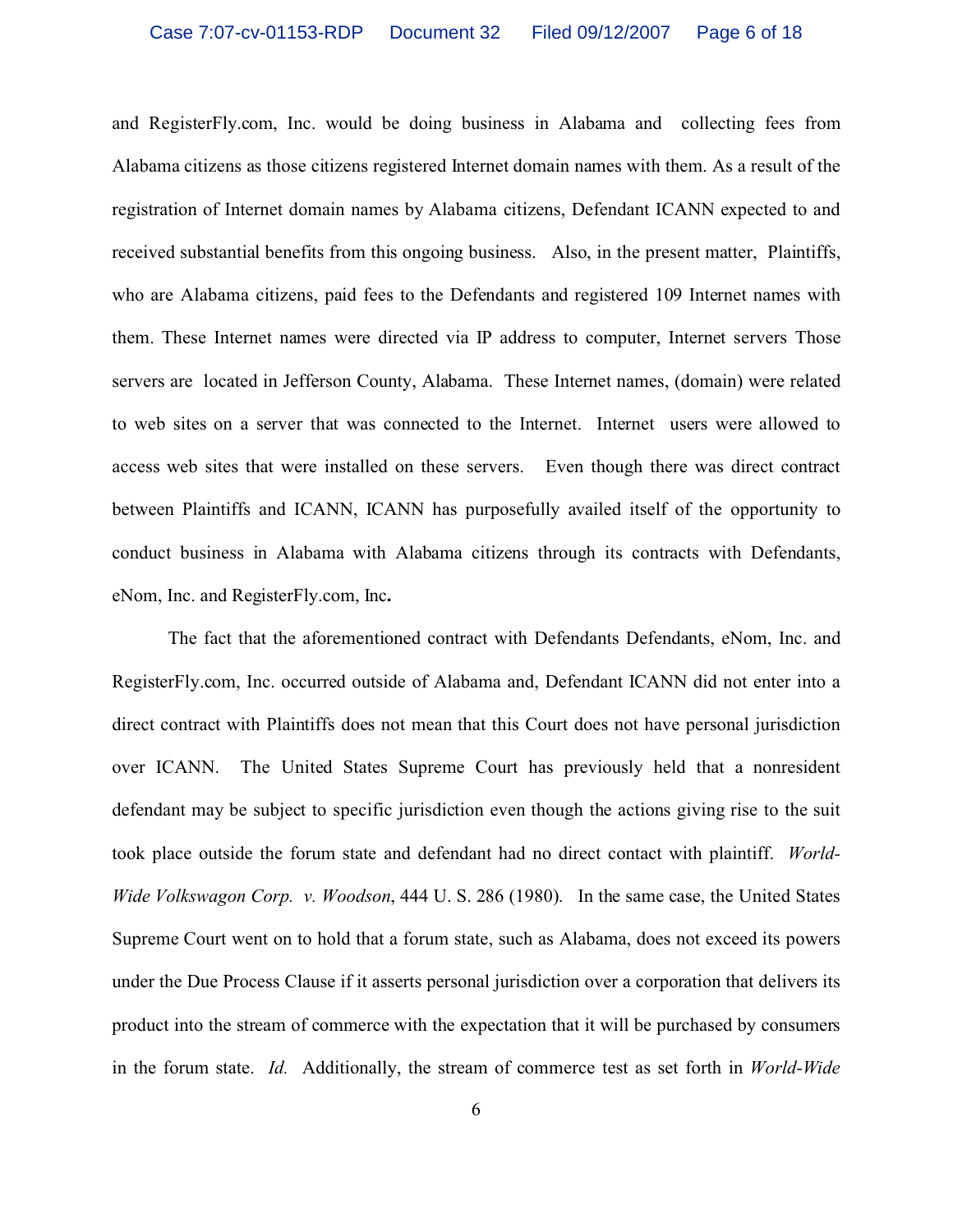*Volkswagon Corp* is met if he nonresident's product is purchased by or delivered to a consumer in the forum state as long as the nonresident defendant could have reasonably anticipated being hauled into court for its conduct. In this matter, there is no reason why the services and products offered by Defendants, including ICANN, should be treated any differently than the product in the *World-Wide Volkswagon Corp. v. Woodson*, 444 U. S. 286 (1980).

Furthermore, as plaintiffs in *World-Wide Volkswagon Corp*., Plaintiffs in this matter have asserted claims of more than mere negligence against Defendants, ICANN and e, Nom, Inc. In fact, Plaintiffs have asserted claims of misrepresentation, suppression, breach of contract and conspiracy. (See Complaint). Contrary to Defendant ICANN's assertions, the email Plaintiffs received from it and other communications do form the basis of portions of Plaintiffs' claims. Accordingly, at least some of the allegations asserted by Plaintiffs against ICANN are intentional torts. Assuming the allegations in Plaintiffs' complaints are true, which this Court must, Defendants should have certainly anticipated being hauled into Alabama courts for their actions since at least portions of those actions were intentional. *Shrout v. Thorsen*, 470 So. 2d. 1222 (Ala. 1985) and *Caulder v. Jones*, 465 U. S. 783 (1984).

In its motion, ICANN seems to be suggesting to this Court that Plaintiffs, who are Alabama citizens, would have to sue it in California in order for jurisdiction to be proper. This very issue was addressed by the Supreme Court who completely disagreed with ICANN's reasoning. Alabama citizens who are injured by ICANN are not required to travel to California to seek redress from ICANN who, even though it remains in California, knowingly causes injury to Alabama citizens. *Shrout v. Thorsen*, 470 So. 2d. 1222 (Ala. 1985) and *Caulder v. Jones*, 465 U. S. 783 (1984). Based on the aforementioned, Plaintiffs have established that Defendants have sufficient minimum contacts with Alabama to justify this Court's jurisdiction over them.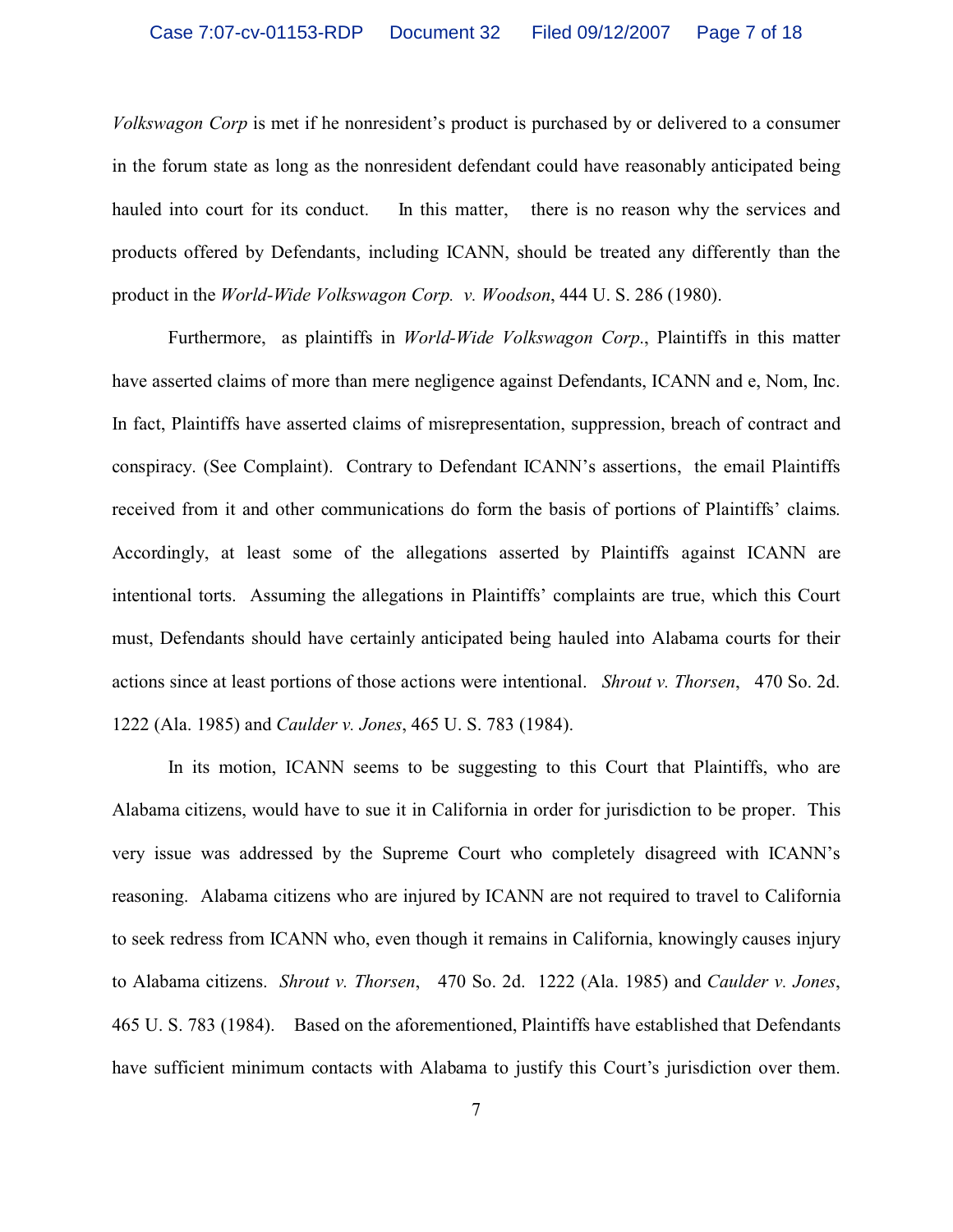Furthermore, traditional notions of fair play and substantial justice are not offended by permitting jurisdiction in Alabama because Defendants have failed to show how the imposition of jurisdiction by Alabama Courts would be unreasonable after Plaintiffs have established the sufficient minimum contacts. *Shrout v. Thorsen*, 470 So. 2d. 1222 (Ala. 1985) and *Caulder v. Jones*, 465 U. S. 783 (1984) *Burger King Corp. v. Rudzewicz*, 471 U. S.462 (1985).

### **2. General Jurisdiction.**

Contrary to Defendants' assertions, Plaintiffs can establish personal jurisdiction based on general jurisdiction. General jurisdiction is not related to or arising out of some specific contact with the forum state, but relies on a systematic and continuous contact with the forum state. *Helicopters Nacionales de Colombia, S. A., v. Hall*, 466 U. S. 408 ( 1984). By its own admission, Defendant ICANN administers the Internet domain name system of behalf of the Internet community. Thus, each time an Alabama citizen registers and Internet domain name; some one visits a website that is maintained by an Alabama citizen; visits a website that is owned by an Alabama citizen; an Alabama citizen purchases goods or services via the Internet, Defendant ICANN has as continuous and systematic contact with Alabama.

Furthermore, one of the many issues in this litigation revolves around 109 separate, Internet domain names. The domain names are maintained on computers that are located in Jefferson County, Alabama. As such, this was not a one time transaction or contact with Alabama. In fact, there were at least 109 separate and distinct contacts with Alabama just related to the 109 names registered by Plaintiffs. Additionally, defendant ICANN candidly admits that after the domain name is registered Alabama citizens can view ICANN's website and email questions to ICANN. As such, there is a continuous and systematic contact with Alabama and its citizens. Accordingly, Plaintiffs have established personal jurisdiction. *McGow v.*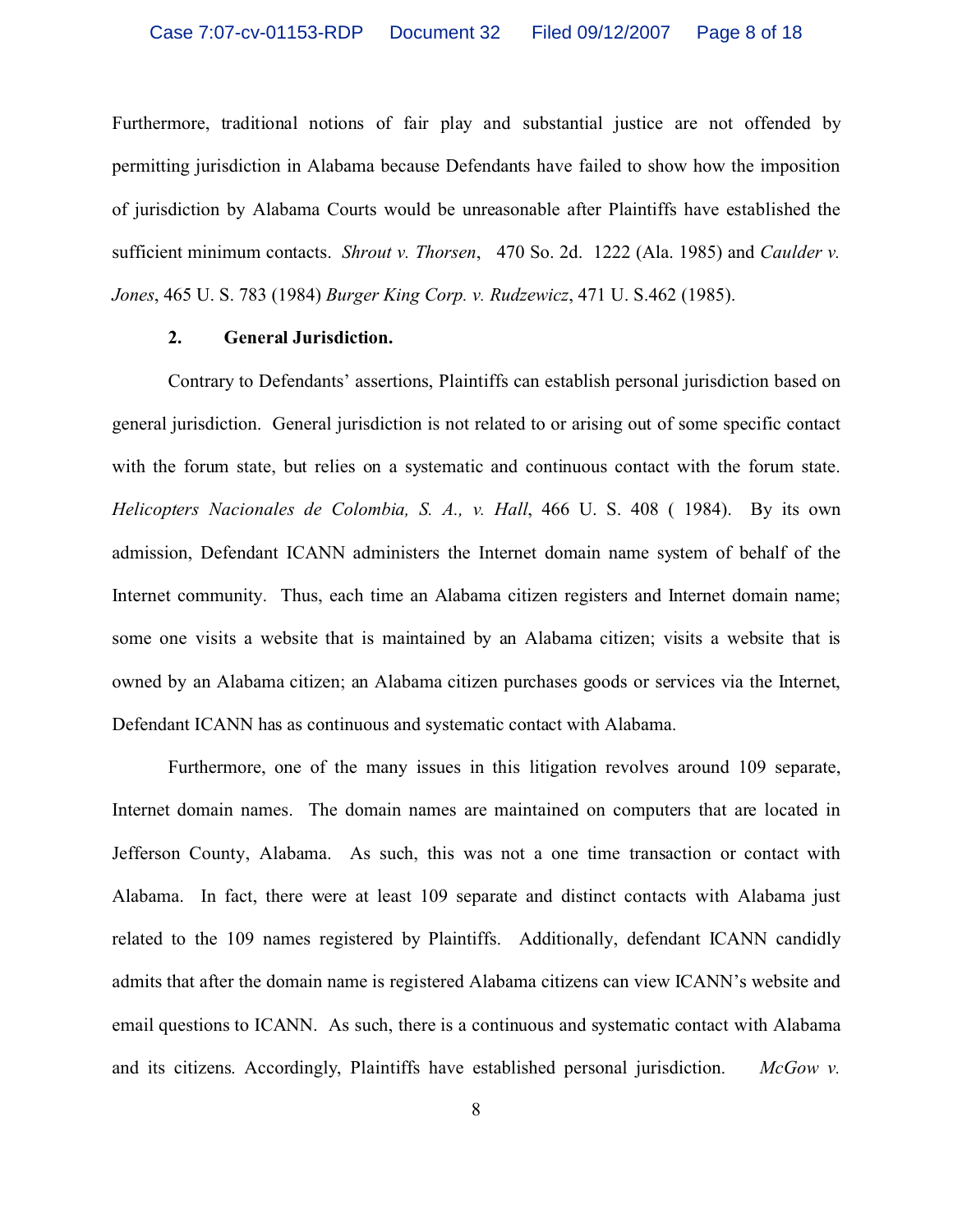*McCurry*, 412 F. 3d. 1207 (11th Cir. 2005). *Sloss Industries Corporation v. Eurisol*, 488 F. 3d. 922 ( $11<sup>th</sup>$  Cir. 2007). As such, Defendants' motions to dismiss should be denied.

### **B. Misrepresentation and suppression.**

Defendants ICANN and e, Nom, Inc. submit that Ronald P. Gentry and Michael Moore improperly alleged their misrepresentation and suppression claims pursuant to Rule 9(b) of the *Alabama Rules of Civil Procedure*. As a preliminary matter, the qualification of the generalized pleading rules attributed to fraud and mistake **"does not require every element in such actions to be stated with particularity."** Comments to Rule. 9(b) of the *Alabama Rules of Civil Procedure*. The original Complaint and Amended Complaints in this action more than satisfies the requirement "to use more than generalized or conclusory statements to set out the fraud complained of" and "gives fair notice to the opposing party." *Id.* In this case, Plaintiffs have plead approximately 13 pages of pertinent facts to alert Defendants of the circumstances of the misrepresentation/suppression, contents of the false statements, the facts misrepresented/suppressed and the time frame in which the fraud occurred. Therefore, Plaintiffs' misrepresentation and suppression claims were plead with sufficient particularity to comply with Rule 9(b) of the *Alabama Rules of Civil Procedure* and, Defendants were given fair notice so that they could respond to Plaintiffs' misrepresentation and suppression claims. Based on the aforementioned, Defendants' Motion to Dismiss are due to be denied. *Caron v. Teagle*, 345 So. 2d 1331 (Ala. 1977).

In order to maintain a claim for misrepresentation, Alabama Courts have required the following elements: (1) A false representation of a material fact; (2) which the defendant knew was false when the statement was made or was made recklessly without regard to its truth or falsity or was made by telling plaintiff that defendant had knowledge that the representation was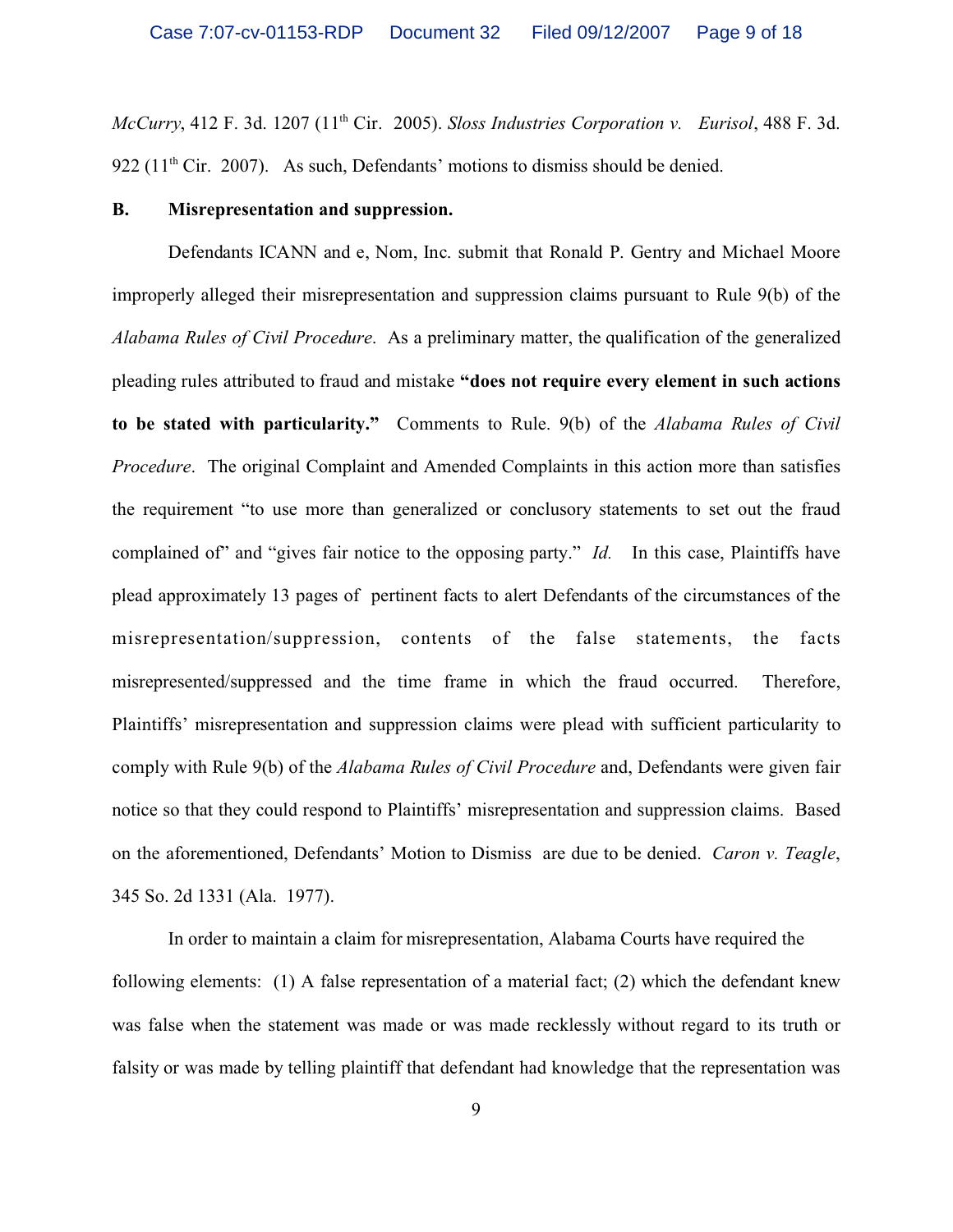true while not having such knowledge; (3) reliance by the plaintiff on the representation that he was deceived by; (4) the reliance was justified under the circumstances and; (5) the plaintiff was damaged. *Army Aviation Court Federal Credit Union v. Poston* 460 So.2d 139 (Ala. 1988).

Additionally, Plaintiffs' suppression claim is codified in Alabama Code Section 6-5-102, and provides in pertinent part: (1) the defendant had a duty to disclose a material fact; (2) the defendant concealed or failed to disclose this material fact; (3) the defendant's concealment or failure to disclose this material fact induced plaintiff to act or refrain from acting: (4) the plaintiff suffered actual damage as a proximate result; and (5) the defendant had actual knowledge of the material fact allegedly suppressed. *State Farm Fire and Casualty Company v. Owen*, 729 So.2d 834, 837 (Ala. 1998). Accordingly, Plaintiffs' Complaints can set forth an abundance of facts establishing all the necessary elements in order to satisfy their misrepresentation and suppression claims against all Defendants in this matter. Accordingly, Defendants' motions are due to be denied with regard to those claims.

Furthermore, under Alabama law, **a third person who is injured by deceit, may recover against the one who made possible the damages to him by practicing deceit.** *Delta Health Group, Inc. v. Stafford 2004 LEXIS*; *Thomas v. Halstead*, 605 So. 2d 1181, 1184 (Ala. 1992), *Potter v. First Real Estate Company, Inc*. 844 So. 2d 540 (Ala. 2002)*,Johnny Spradlin Auto Parts, Inc. v. Cochran*, 568 So. 2d 738, 742-43 (Ala. 1990); *Lawyers Title Ins. Corp. v. Vella*, 570 So. 2d 578, 585 (Ala. 1990); *Hopkins v. Lawyers Title Ins. Corp*., 514 So. 2d 786 (Ala. 1986); *Mid-State Homes, Inc. v. Startley*, 366 So. 2d 734 (Ala. Civ. App. 1979) and *Chandler v. Hunder*, 340 So. 2d 818 (Ala. Civ. App. 1976). In this case, it is clear that Plaintiffs have been injured by Defendants' suppression/misrepresentation of material facts regarding the conditions for registering Internet domain names; complete ineffectiveness of dispute resolution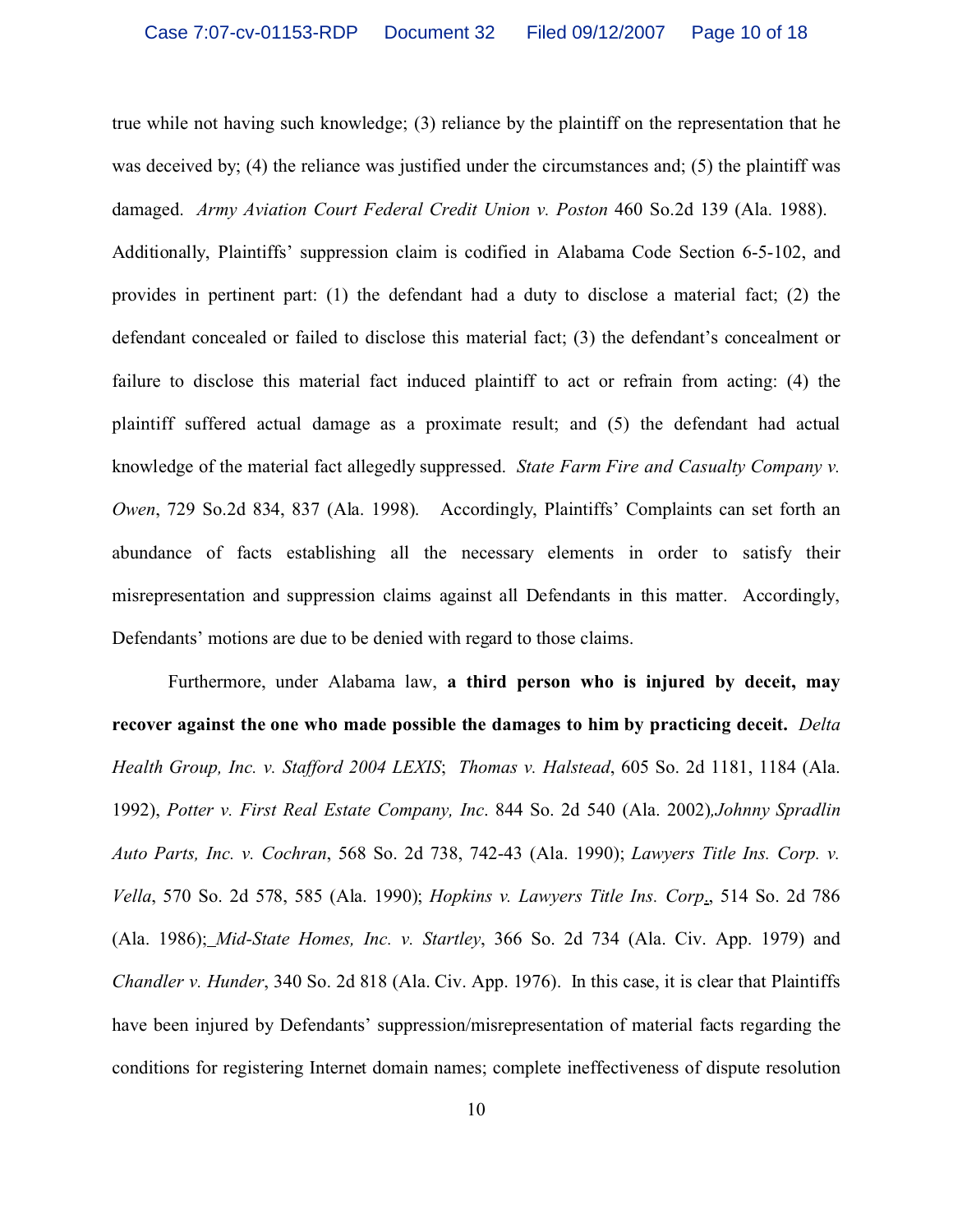policy; illegal tying/bundling of certain services and fees; rights plaintiff would obtain by reregistering domain names; plaintiffs ability to re-register said names and as further set forth in their Complaints. Under Alabama law, a third person, such as Plaintiffs, who are injured by Defendants' suppression/misrepresentation of material facts may recover from said Defendants because it was Defendants who was practicing the deceit in the first place. *Delta Health Group, Inc. v. Stafford 2004 LEXIS*; *Thomas v. Halstead*, 605 So. 2d 1181, 1184 (Ala. 1992), *Potter v. First Real Estate Company, Inc*. 844 So. 2d 540 (Ala. 2002). Accordingly, Defendants' motions are due to be dismissed with regard to Plaintiffs' suppression and misrepresentation claims.

## **C. Breach of contract.**

With regard to Plaintiffs' breach of contract claim, Defendants have stated that Plaintiffs failed to allege enough facts to state a claim for relief that is plausible on its face. However, in fact, the opposite is true. Here, Plaintiffs plead approximately 13 pages of facts entitling them to relief. Accordingly, Defendants' motions are due to be denied with regard to Plaintiffs' breach of contract claim.

### **D. Third party beneficiary claim.**

In order to recover under a third-party beneficiary theory, the claimant must show three things: (1) the claimant must show that the contracting parties intended to bestow a direct benefit upon a third party at the time the contract was created; (2) the claimant was the intended beneficiary of the contract; and (3) the contract was breached. *Sheetz, Aiken & Aiken, Inc. v. McGowan v. Chrysler Corp*. 631 So. 2d 842 (Ala. 1993).

Third-party principles focus on the intent of the contracting parties. *Loerch v. National Bank of Commerce of Birmingham*, 624 So. 2d 552 (Ala. 1993). The Alabama Supreme Court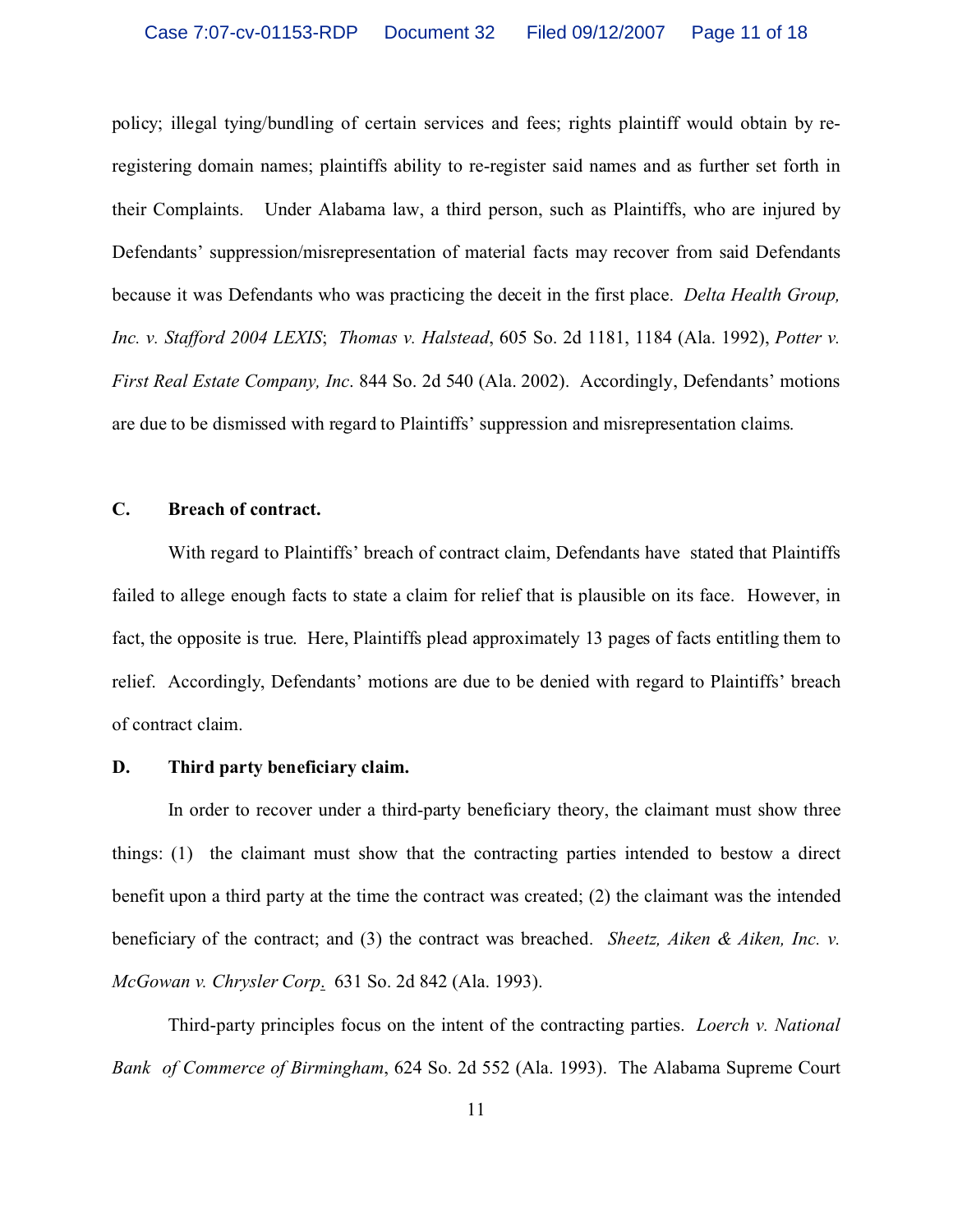has held that one can be a third-party beneficiary to an oral contract and, therefore, a written contract is not even required. *H.R. H. Metals, Inc. v. Carl Miller* 833 So. 2d. 18 (Ala. 2002) and *Swan v. Hunter* 630 So. 2d 374 (Ala. 1993). Furthermore if a contract or one of its provisions is ambiguous, the Alabama Supreme Court has previously held that the **surrounding circumstances** may determine the intent of the contracting parties. *Mann v. GTE Mobilnet of Birmingham, Inc*. 730 So. 2d 150 (Ala. 1999).In addition, there is no requirement that the intended beneficiary be in existence or be identifiable at the time the contract was entered into. It is sufficient that he be identifiable at the time performance is due. Restatement of (Second) Contracts 308 (1981).

In this case, Defendants cannot successfully argue that the contracts between themselves were not for the direct benefit of those individuals or entities who decided to register Internet domain names with Defendants. Those individuals or citizens were the direct beneficiary of those contracts and, certain provisions of the contracts between the Defendants are strictly for their benefit. Consider the case of *Swan v. Hunter* 630 So. 2d 374 (Ala. 1993). In *Swan,* the **developer** orally contracted with the surveyor and engineer to perform percolation tests and draw a plat for the subdivision. The developer sold one of the lots to a builder who eventually built a home on the lot. The home was then sold to the *Swan* plaintiffs. Shortly after moving into the home, the plaintiffs began having trouble with their septic tank. The plaintiffs had additional percolation tests performed, which revealed that the lot was unsuitable for a septic tank. Subsequently, the *Swan* plaintiffs sued the county, engineer, surveyor and **developer** for breach of contract under a third party beneficiary theory when their sewage disposal system failed. **The Alabama Supreme Court held that the** *Swan* **plaintiffs were third party beneficiaries to the contracts both oral and written.** Since Plaintiffs have satisfied all three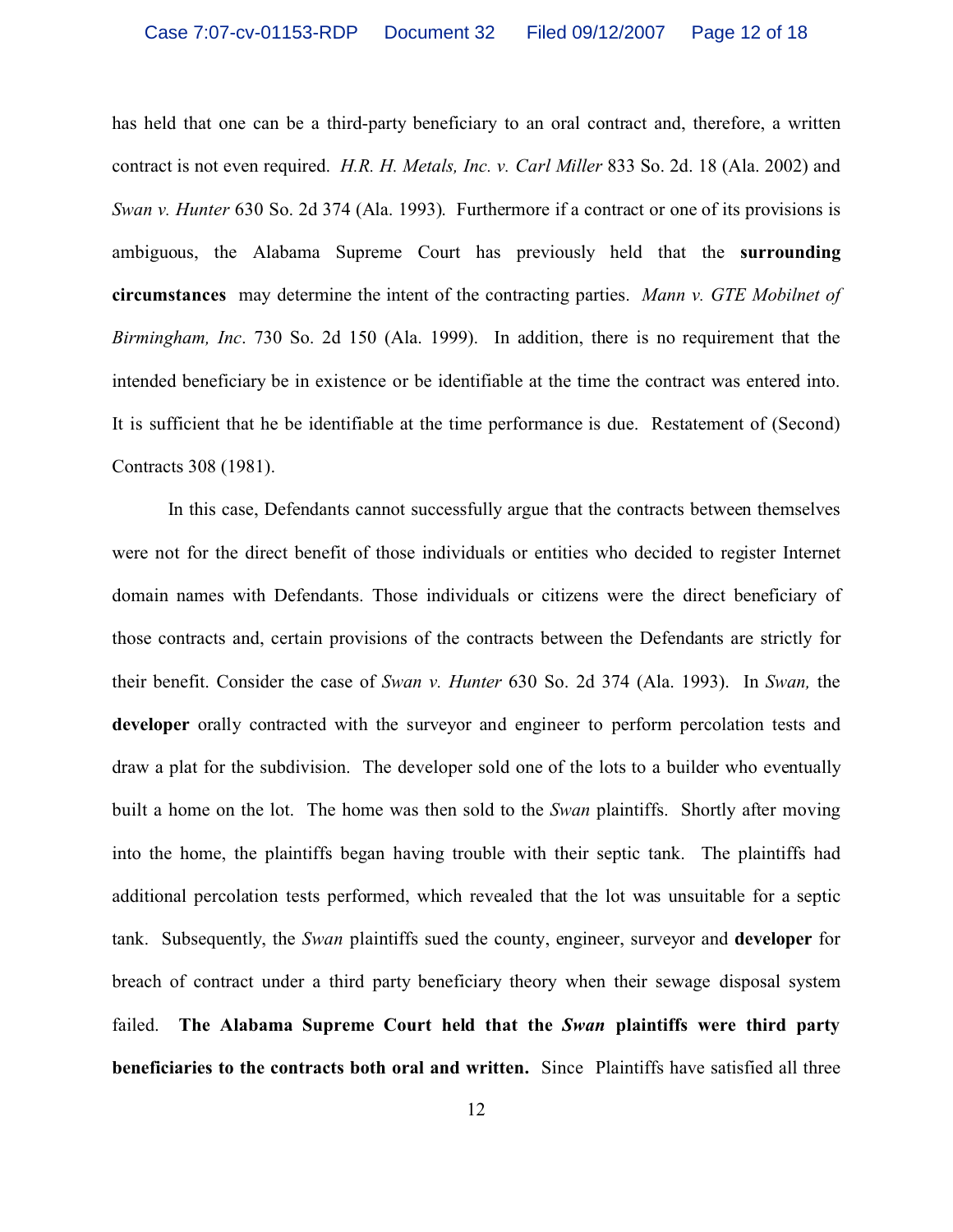prongs of the test set forth by the Alabama Supreme Court in *Sheetz, Aiken & Aiken, Inc. v. McGowan v. Chrysler Corp.*, they are entitled to recover damages under a third-party beneficiary theory. Accordingly, Defendants' motions are due to be denied with regard to Plaintiffs' third party beneficiary claim.

### **E. Antitrust claims.**

#### **1. Standing.**

In this case, Defendants allege that Plaintiffs cannot maintain their antitrust claims for two reasons. First, Defendants allege that Plaintiffs do not have standing to bring their antitrust claims. Private parties seeking damages under the antitrust laws must establish standing to sue. *Florida Seed Company, Inc. v. Monsanto Company* 105 F. 3d. 1372 (11<sup>th</sup> Cir. 1997) and *Association of General Contractors of California v. California State Council of Carpenters, Inc*. 459 U. S. 519 (1983). In deciding whether a plaintiff has antitrust standing, Courts follow a two- pronged test. First, the plaintiff must prove that he suffered an antitrust injury. In other words, the antitrust laws were enacted to prevent the type of harm that the plaintiff suffered and, the injury flows from that which makes the defendants conduct unlawful. *Brunswick Corp v. Pueblo Bowl-O-Mat, Inc*. 429 U. S. 477 (1977) and *Florida Seed Company, Inc. v. Monsanto Company* 105 F. 3d. 1372 ( $11<sup>th</sup>$  Cir. 1997). Then, the plaintiff must establish that he is an efficient enforcer of the antitrust laws. This determination is predicated on the target area test. *Austin v. Blue Cross and Blue Shield of Alabama*, 903 F. 2d. 1385 (11<sup>th</sup> Cir. 1990).

Section 1 of the Sherman Act provides that every contract, combination in the form of trust or otherwise, or conspiracy in restraint of trade or commerce among the several States or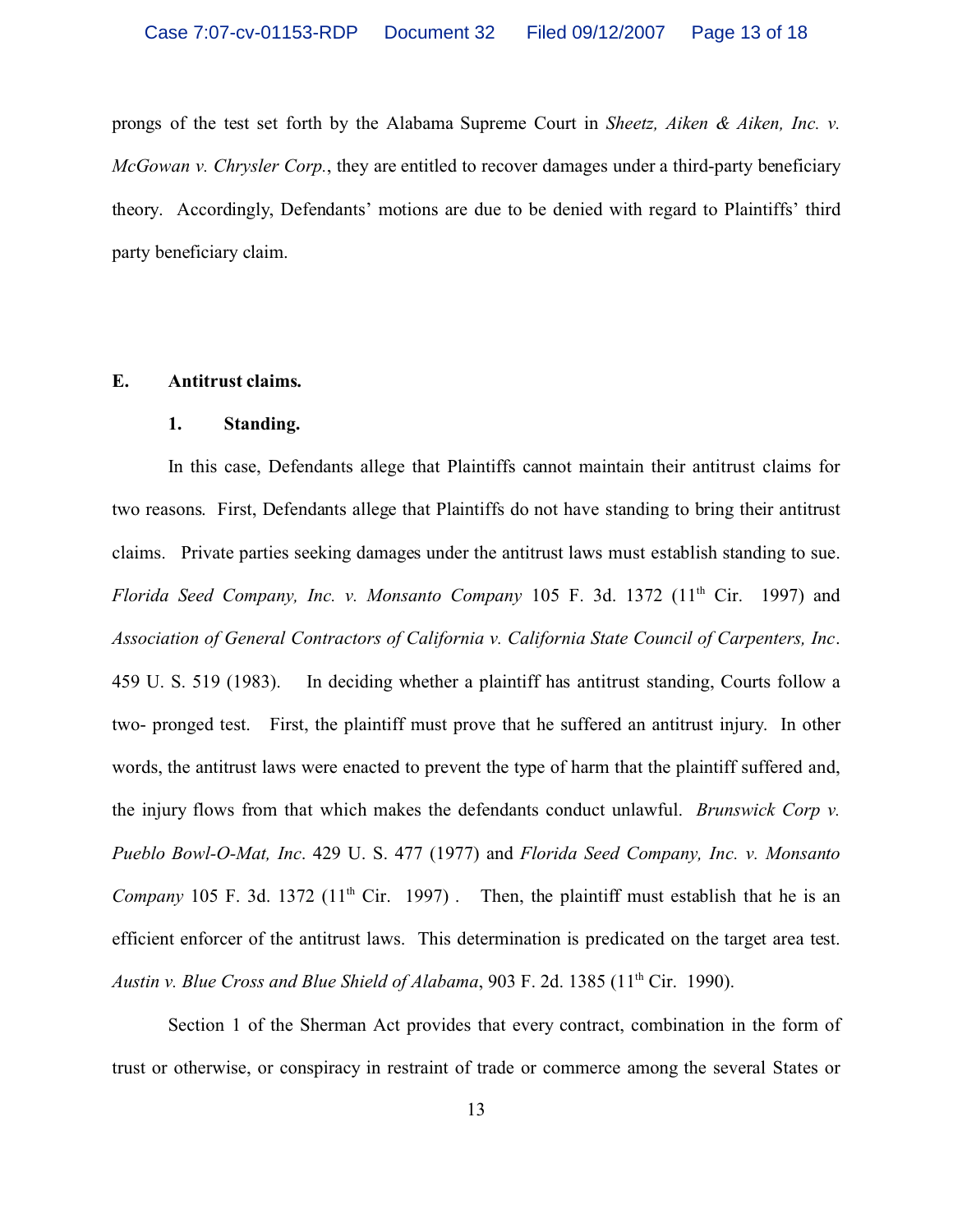with foreign nations is illegal. 15 U. S. C. 1 (1973). Therefore, Plaintiffs must prove an agreement between two or more people in an attempt to restrain trade. *Fisher v. City of Berkley California*, 475 U. S. 260 (1986) and *Levine v. Central Florida Medical Affiliates*, 72 F. 3d. 1538 (11<sup>th</sup> Cir. 1996).

Antitrust law does not require that the defendants be the exclusive cause of Plaintiffs' injuries, but only a material one. In other words, the defendant's illegal conduct had to materially contribute to the injury. *Cable Holdings of Georgia, Inc. v. Home Video, Inc*. 825 F. 2d 1559 (11th Cir. 1987) and *Gulf States Reorganization Group, Inc. v. Nucor Corp*. 466 F. 3d. 961 ( $11<sup>th</sup>$  Cir. 2006). Here, Plaintiffs alleged that Defendants entered into a series of contracts and engaged in conduct that lead to a complete absence of competition in domain name registration market. Because of the complete absence of competition, Plaintiffs were forced to pay higher fees to register their domain names. In addition, due to the lack of competition, certain terms and conditions were forced upon Plaintiffs when they registered their domain names. Finally, as a result of these agreements in restraint of trade and illegal tying by Defendants, Plaintiffs were required to purchase certain services and pay fees for those services which they would not have had to do, but for the illegal agreements restricting competition in the domain name registration market. As the legislative history shows, the Sherman Act was enacted to assure customers/consumers, like Plaintiffs in this case, the benefits of price competition. *Association of General Contractors of California v. California State Council of Carpenters, Inc*. 459 U. S. 519 (1983). Thus, the injuries that Plaintiffs have sustained are the type that the antitrust laws were aimed at preventing and are a direct result of Defendants' illegal conduct. Accordingly, Plaintiffs have established that they suffered an antitrust injury. *Blue Shield of Virgina, Inc. v. McCready*, 102 S. Ct. 2540 (1982); *Brunswick Corp v. Pueblo Bowl-O-*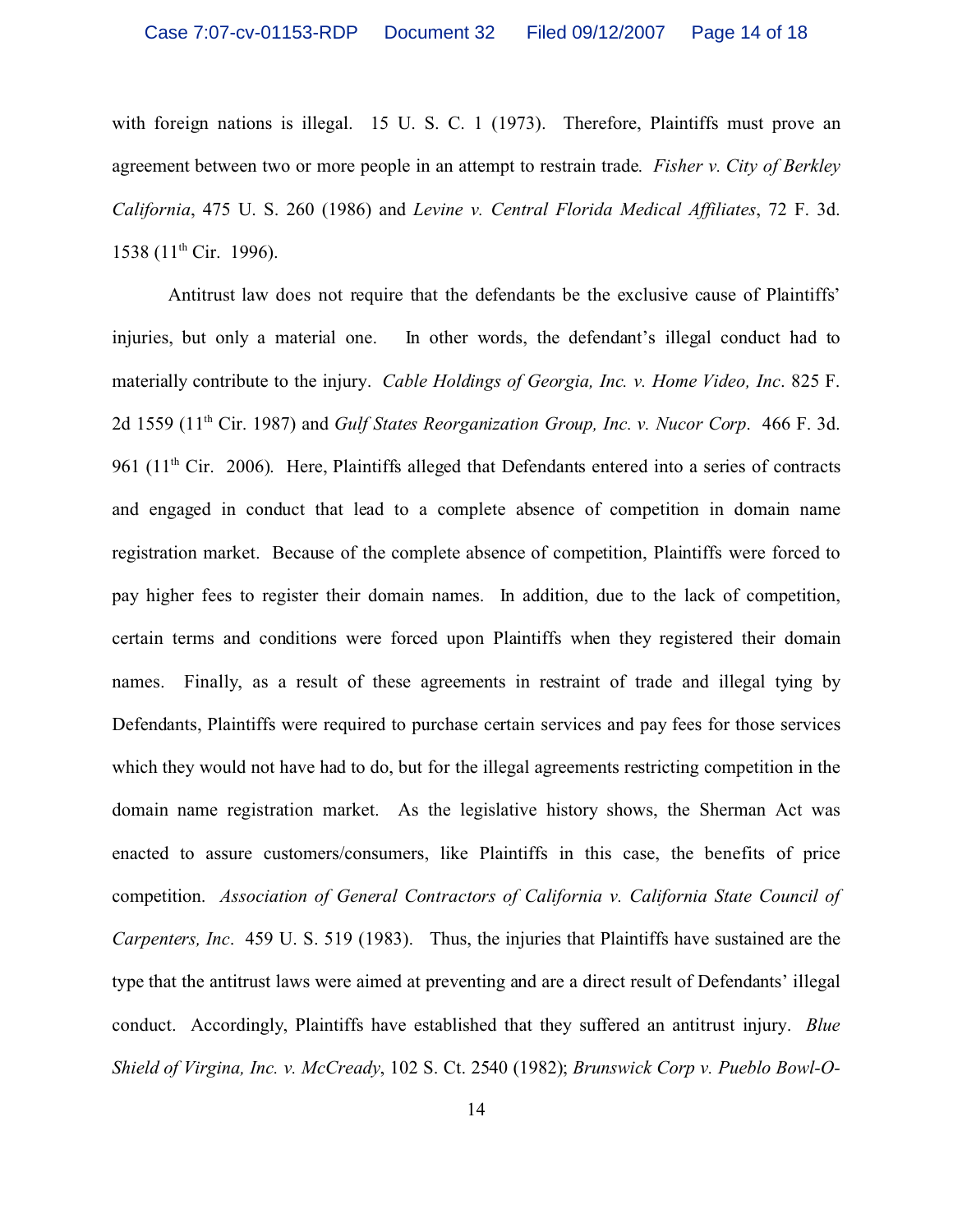*Mat, Inc*. 429 U. S. 477 (1977) and *Florida Seed Company, Inc. v. Monsanto Company* 105 F. 3d. 1372 (11<sup>th</sup> Cir. 1997).

Plaintiffs must also satisfy the second prong in order for satisfy the standing requirements. Plaintiffs must show that they are efficient enforcers of the antitrust laws. This determination is predicated on the target area test. *Austin v. Blue Cross and Blue Shield of* Alabama, 903 F. 2d. 1385 (11<sup>th</sup> Cir. 1990). With regard to this test there are a number of factors to consider. The first factor to consider is whether Plaintiffs' harm and injuries are directly related to Defendants' conduct that violates the antitrust laws. Furthermore, Plaintiffs' damages cannot be speculative in nature as Defendants claim, but are clearly set forth in Plaintiffs' complaints and directly related to Defendants' conduct that violates the antitrust laws. *Blue Shield of Virgina, Inc. v. McCready*, 102 S. Ct. 2540 (1982); *Brunswick Corp v. Pueblo Bowl-O-Mat, Inc*. 429 U. S. 477 (1977); *Association of General Contractors of California v. California State Council of Carpenters, Inc*. 459 U. S. 519 (1983) and *Florida Seed Company, Inc. v. Monsanto Company* 105 F. 3d. 1372 (11<sup>th</sup> Cir. 1997) Based on the aforementioned, Plaintiffs are efficient enforcers of the antitrust laws because the injuries that they have suffered are directly related to Defendants' conduct that violates the antitrust laws and are not speculative. Accordingly, they have met the standing requirements in order to pursue their claims under the antitrust laws and, Defendants' motions are due to be denied. *Blue Shield of Virgina, Inc. v. McCready*, 102 S. Ct. 2540 (1982); *Brunswick Corp v. Pueblo Bowl-O-Mat, Inc*. 429 U. S. 477 (1977); *Association of General Contractors of California v. California State Council of Carpenters, Inc*. 459 U. S. 519 (1983) and *Florida Seed Company, Inc. v. Monsanto Company* 105 F. 3d. 1372 (11<sup>th</sup> Cir. 1997).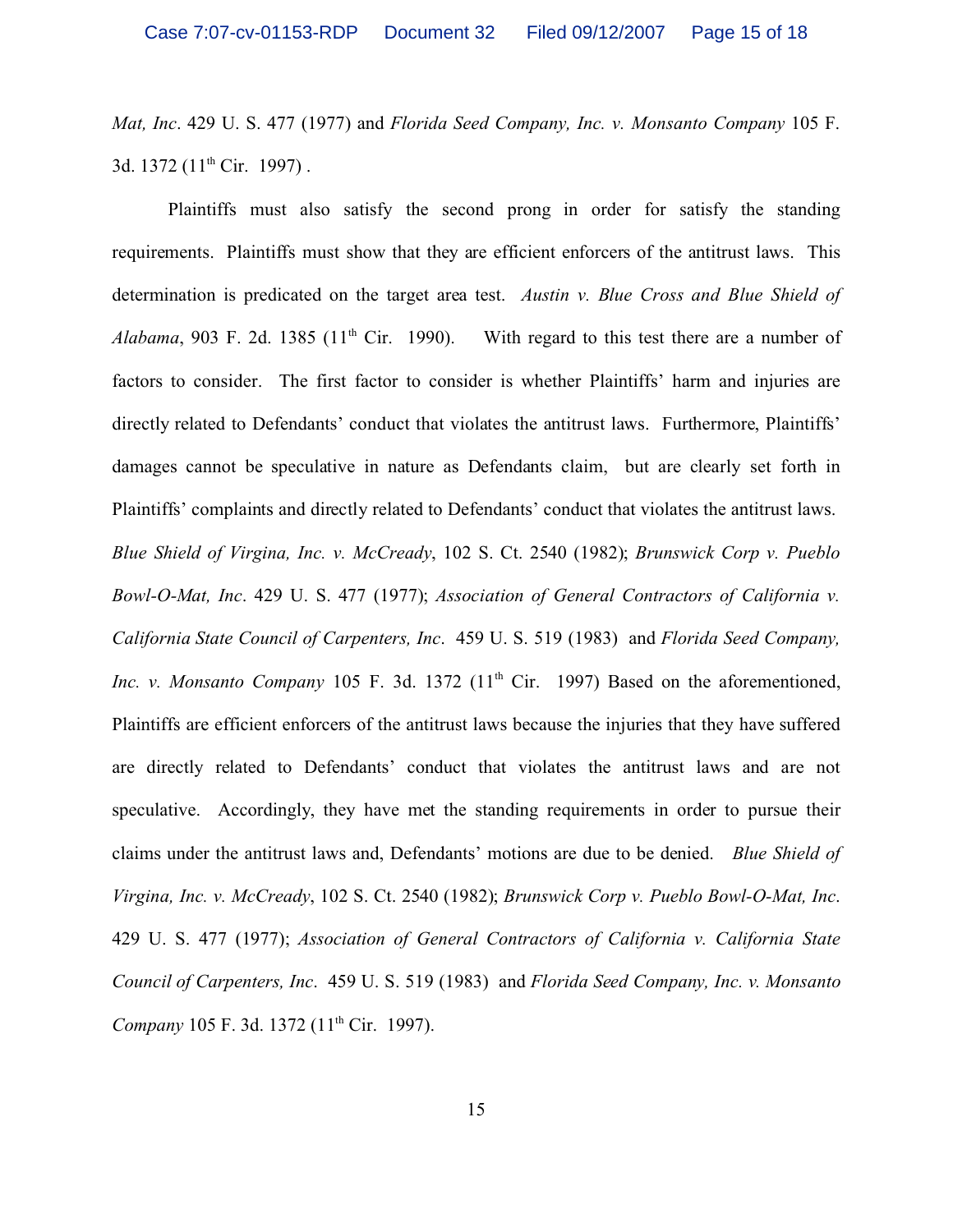# **2. Plaintiffs have alleged a violation of the antitrust laws.**

In this matter, Defendants have also asserted that Plaintiffs have not alleged a violation of any of the antitrust laws. In this regard, Defendants' assertions are incorrect. Section 1 of the Sherman Act provides that every contract, combination in the form of trust or otherwise, or conspiracy in restraint of trade or commerce among the several States or with foreign nations is illegal. 15 U. S. C. 1 (1973). Therefore, Plaintiffs must prove an agreement between two or more people in an attempt to restrain trade. *Fisher v. City of Berkley California*, 475 U. S. 260 (1986) and *Levine v. Central Florida Medical Affiliates*, 72 F. 3d. 1538 (11th Cir. 1996). Here, Plaintiffs specifically alleged that Defendants entered into numerous contracts that restrain trade to include some exclusive dealing or exclusionary arrangements and also agreements that unlawfully tied various products and services together through these same contracts. Accordingly, Plaintiffs have alleged a violation of the antitrust laws. Accordingly, Defendants' motions are due to be dismissed.

## **E. RICCO allegations.**

**WHEREFORE PREMISES CONSIDERED,** Plaintiffs respectfully request this Honorable Court issue an order denying Defendants ICANN and e, Nom, Inc.'s Motions to Dismiss.

Respectfully submitted,

S/ T. Blake Liveoak T. Blake Liveoak LIV014 Attorney for Plaintiffs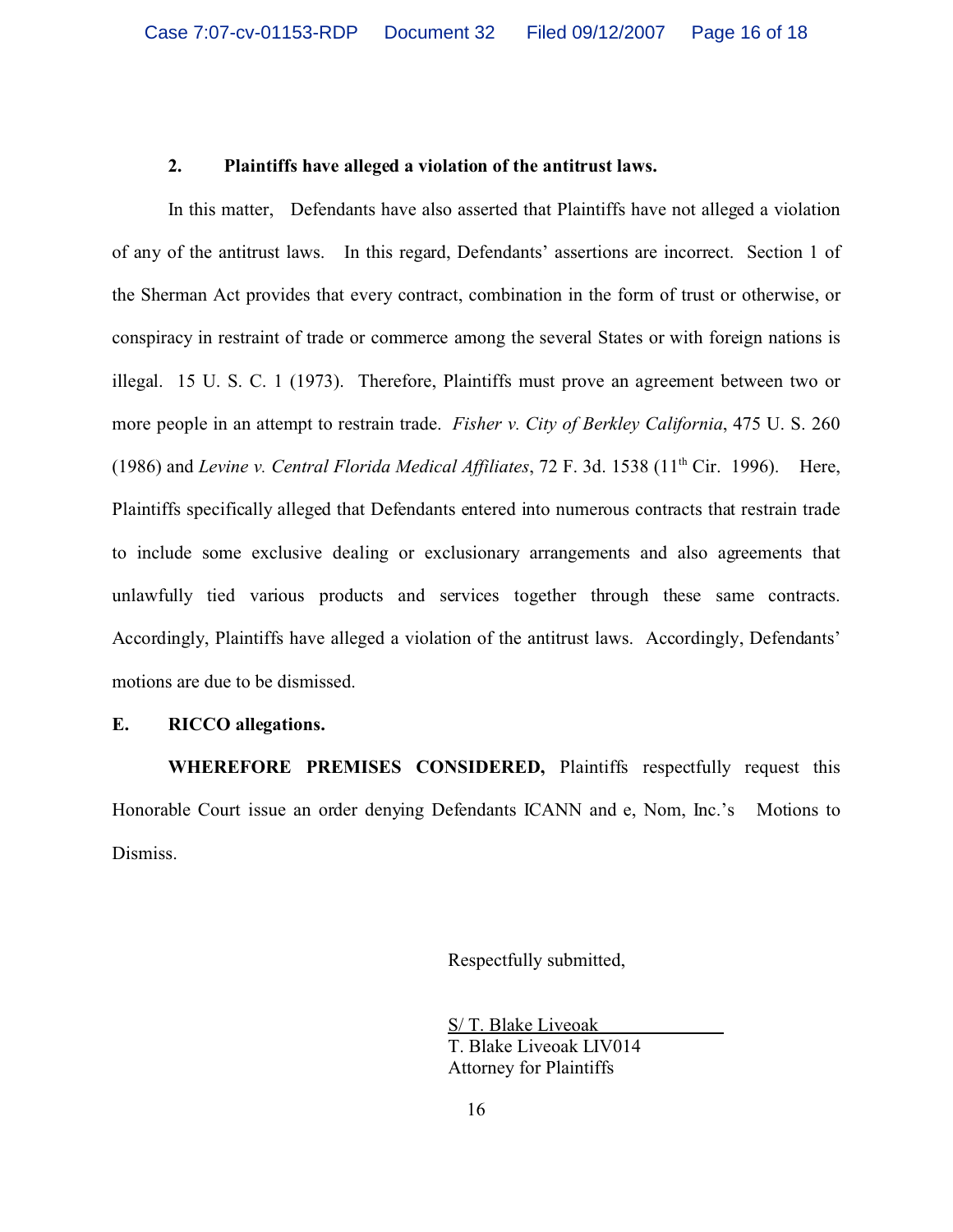# **OF COUNSEL:**

COLLINS, LIVEOAK & BOYLES, P.C. 2021 Morris Avenue, Suite 200 Birmingham, Alabama 35203 (205) 324-1834 Fax: (205) 324-1846 E-mail: TBL@clbpc.com

# **CERTIFICATE OF SERVICE**

I hereby certify that on September 12, 2007, I electronically filed the foregoing with the Clerk of the Court using the CM/ECF system which will send notification of such filing; and I hereby certify that any non-E-filing participants to whom the foregoing is due will have a copy of same placed in the United States mail, first class postage prepaid and properly addressed this same day.

Dylan Black, Esquire BRADLEY ARANT ROSE & WHITE, LLP One Federal Place 1819 Fifth Avenue North Birmingham, Alabama 35203-2104

Randy Gainer, Esquire Fred Burnside, Esquire BRADLEY ARANT ROSE & WHITE, LLP Seattle, Washington

Will Hill Tankersly, Esquire Balch & Bingham, LLP Post Office Box 366 Birmingham, Alabama 35201

Jeffery A. LeVee, Esquire Jones Day 555 South Flower Street, 50<sup>th</sup> Floor Los Angeles, California 90071

RegisterFly.com, Inc. 623 Eagel Roack Avenue Suite #7 West Orange, NJ 07052